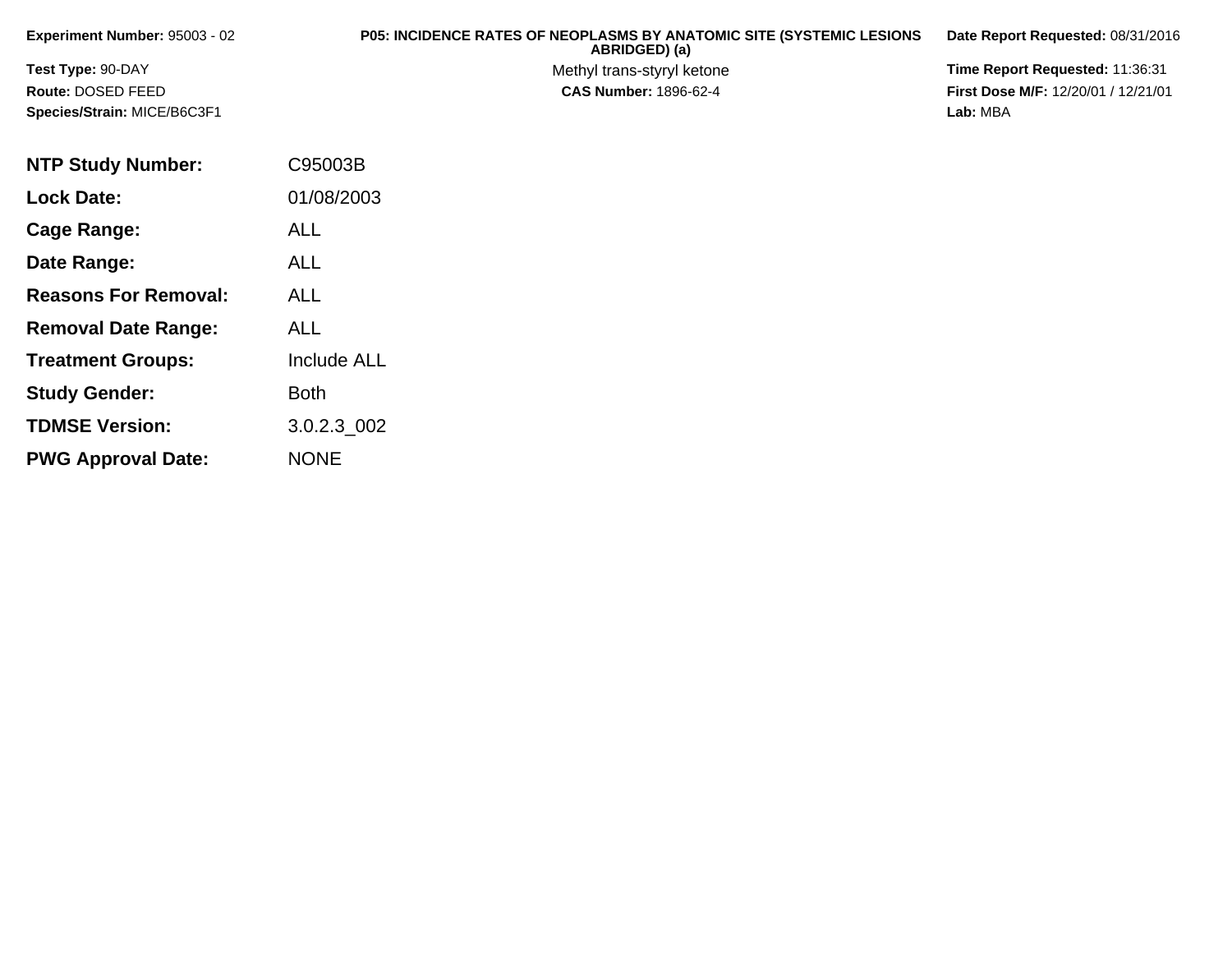| Experiment Number: 95003 - 02                                                | P05: INCIDENCE RATES OF NEOPLASMS BY ANATOMIC SITE (SYSTEMIC LESIONS | ABRIDGED) (a)                |       |      | Date Report Requested: 08/31/2016   |                                 |  |  |
|------------------------------------------------------------------------------|----------------------------------------------------------------------|------------------------------|-------|------|-------------------------------------|---------------------------------|--|--|
| Test Type: 90-DAY                                                            |                                                                      | Methyl trans-styryl ketone   |       |      |                                     | Time Report Requested: 11:36:31 |  |  |
| Route: DOSED FEED                                                            |                                                                      | <b>CAS Number: 1896-62-4</b> |       |      | First Dose M/F: 12/20/01 / 12/21/01 |                                 |  |  |
| Species/Strain: MICE/B6C3F1                                                  |                                                                      |                              |       |      |                                     | Lab: MBA                        |  |  |
| <b>B6C3F1 MICE MALE</b>                                                      | <b>VEHICLE CONTROL</b>                                               | 0.025%                       | 0.05% | 0.1% | 0.2%                                | 0.4%                            |  |  |
| <b>Disposition Summary</b>                                                   |                                                                      |                              |       |      |                                     |                                 |  |  |
| <b>Animals Initially In Study</b><br><b>Early Deaths</b><br><b>Survivors</b> | 10                                                                   | 10                           | 10    | 10   | 10                                  | 10                              |  |  |
| <b>Accidentally Killed</b>                                                   |                                                                      |                              |       |      | 1                                   |                                 |  |  |
| <b>Terminal Sacrifice</b>                                                    | 10                                                                   | 10                           | 10    | 10   | 9                                   | 10                              |  |  |
| <b>Animals Examined Microscopically</b>                                      | 10                                                                   | 10                           | 10    | 10   | 10                                  | 10                              |  |  |
| <b>ALIMENTARY SYSTEM</b>                                                     |                                                                      |                              |       |      |                                     |                                 |  |  |
| Esophagus                                                                    | (10)                                                                 | (0)                          | (0)   | (0)  | (0)                                 | (10)                            |  |  |
| Gallbladder                                                                  | (10)                                                                 | (0)                          | (0)   | (0)  | (0)                                 | (8)                             |  |  |
| Intestine Large, Cecum                                                       | (10)                                                                 | (0)                          | (0)   | (0)  | (0)                                 | (10)                            |  |  |
| Intestine Large, Colon                                                       | (10)                                                                 | (0)                          | (0)   | (0)  | (0)                                 | (10)                            |  |  |
| Intestine Large, Rectum                                                      | (10)                                                                 | (0)                          | (0)   | (0)  | (0)                                 | (10)                            |  |  |
| Intestine Small, Duodenum                                                    | (10)                                                                 | (0)                          | (0)   | (0)  | (0)                                 | (10)                            |  |  |
| Intestine Small, Ileum                                                       | (10)                                                                 | (0)                          | (0)   | (0)  | (0)                                 | (10)                            |  |  |
| Intestine Small, Jejunum                                                     | (10)                                                                 | (0)                          | (0)   | (0)  | (0)                                 | (10)                            |  |  |
| Liver                                                                        | (10)                                                                 | (0)                          | (0)   | (0)  | (0)                                 | (10)                            |  |  |
| Pancreas                                                                     | (10)                                                                 | (0)                          | (0)   | (0)  | (0)                                 | (10)                            |  |  |
| Salivary Glands                                                              | (10)                                                                 | (0)                          | (0)   | (0)  | (0)                                 | (10)                            |  |  |
| Stomach, Forestomach                                                         | (10)                                                                 | (0)                          | (0)   | (0)  | (0)                                 | (10)                            |  |  |
| Stomach, Glandular                                                           | (10)                                                                 | (10)                         | (10)  | (9)  | (10)                                | (10)                            |  |  |
| Tongue                                                                       | (10)                                                                 | (0)                          | (0)   | (0)  | (0)                                 | (10)                            |  |  |
| <b>CARDIOVASCULAR SYSTEM</b>                                                 |                                                                      |                              |       |      |                                     |                                 |  |  |
| <b>Blood Vessel</b>                                                          | (10)                                                                 | (0)                          | (0)   | (0)  | (0)                                 | (10)                            |  |  |
| Heart                                                                        | (10)                                                                 | (0)                          | (0)   | (0)  | (0)                                 | (10)                            |  |  |
| <b>ENDOCRINE SYSTEM</b>                                                      |                                                                      |                              |       |      |                                     |                                 |  |  |
| <b>Adrenal Cortex</b>                                                        | (10)                                                                 | (0)                          | (0)   | (0)  | (0)                                 | (10)                            |  |  |
| Adrenal Medulla                                                              | (10)                                                                 | (0)                          | (0)   | (0)  | (0)                                 | (10)                            |  |  |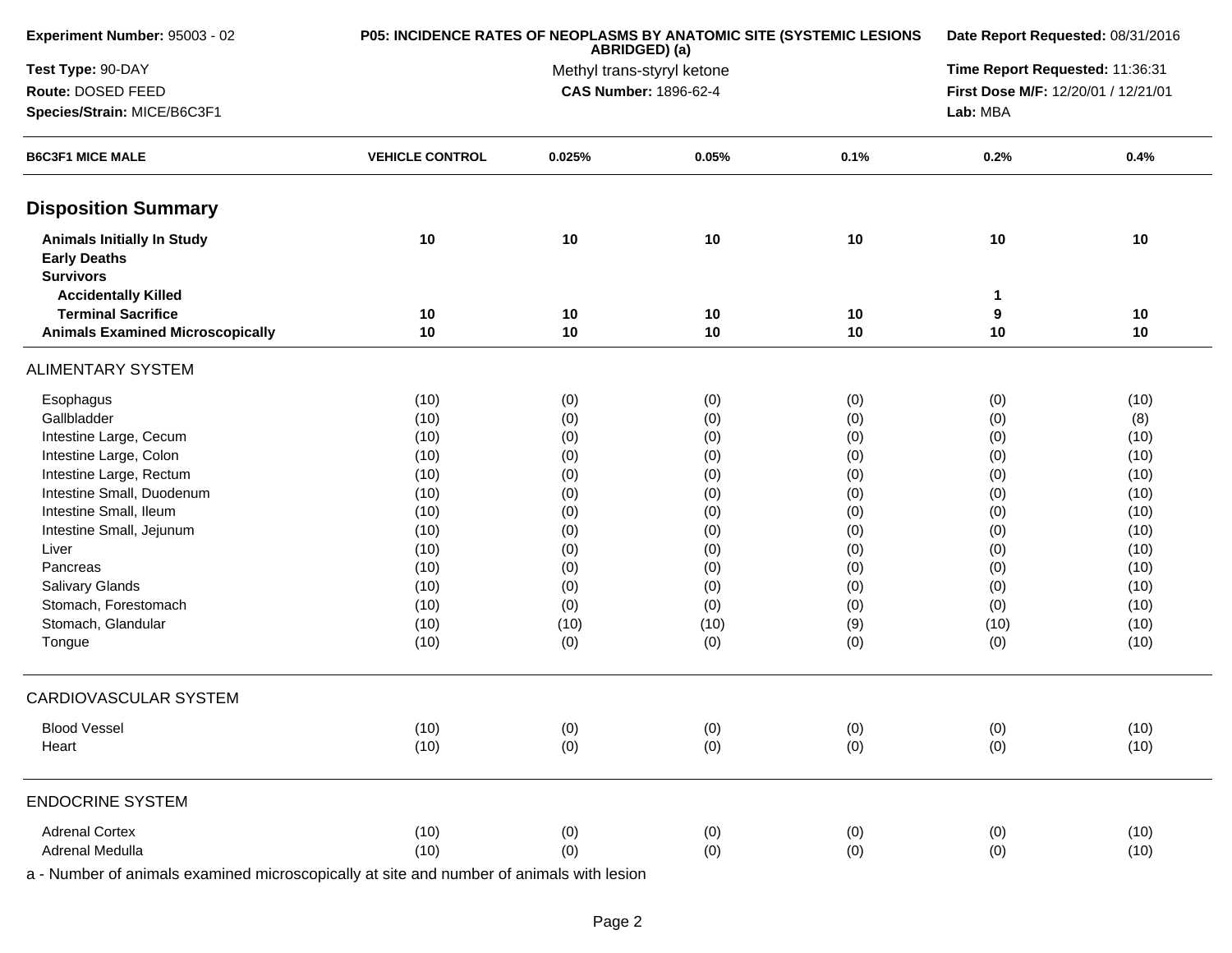| Experiment Number: 95003 - 02 | P05: INCIDENCE RATES OF NEOPLASMS BY ANATOMIC SITE (SYSTEMIC LESIONS | ABRIDGED) (a)              |       |      | Date Report Requested: 08/31/2016<br>Time Report Requested: 11:36:31 |      |  |  |
|-------------------------------|----------------------------------------------------------------------|----------------------------|-------|------|----------------------------------------------------------------------|------|--|--|
| Test Type: 90-DAY             |                                                                      | Methyl trans-styryl ketone |       |      |                                                                      |      |  |  |
| Route: DOSED FEED             | <b>CAS Number: 1896-62-4</b>                                         |                            |       |      | First Dose M/F: 12/20/01 / 12/21/01                                  |      |  |  |
| Species/Strain: MICE/B6C3F1   |                                                                      |                            |       |      | Lab: MBA                                                             |      |  |  |
| <b>B6C3F1 MICE MALE</b>       | <b>VEHICLE CONTROL</b>                                               | 0.025%                     | 0.05% | 0.1% | 0.2%                                                                 | 0.4% |  |  |
| Islets, Pancreatic            | (10)                                                                 | (0)                        | (0)   | (0)  | (0)                                                                  | (10) |  |  |
| Parathyroid Gland             | (2)                                                                  | (0)                        | (0)   | (0)  | (0)                                                                  | (2)  |  |  |
| <b>Pituitary Gland</b>        | (10)                                                                 | (0)                        | (0)   | (0)  | (0)                                                                  | (8)  |  |  |
| <b>Thyroid Gland</b>          | (10)                                                                 | (0)                        | (0)   | (0)  | (0)                                                                  | (9)  |  |  |
| <b>GENERAL BODY SYSTEM</b>    |                                                                      |                            |       |      |                                                                      |      |  |  |
| None                          |                                                                      |                            |       |      |                                                                      |      |  |  |
| <b>GENITAL SYSTEM</b>         |                                                                      |                            |       |      |                                                                      |      |  |  |
| Epididymis                    | (10)                                                                 | (0)                        | (0)   | (0)  | (0)                                                                  | (10) |  |  |
| <b>Preputial Gland</b>        | (10)                                                                 | (0)                        | (0)   | (0)  | (0)                                                                  | (10) |  |  |
| Prostate                      | (9)                                                                  | (0)                        | (0)   | (0)  | (0)                                                                  | (10) |  |  |
| Seminal Vesicle               | (10)                                                                 | (0)                        | (0)   | (0)  | (0)                                                                  | (10) |  |  |
| <b>Testes</b>                 | (10)                                                                 | (0)                        | (0)   | (0)  | (0)                                                                  | (9)  |  |  |
| <b>HEMATOPOIETIC SYSTEM</b>   |                                                                      |                            |       |      |                                                                      |      |  |  |
| <b>Bone Marrow</b>            | (10)                                                                 | (0)                        | (0)   | (0)  | (0)                                                                  | (10) |  |  |
| Lymph Node, Mandibular        | (8)                                                                  | (0)                        | (0)   | (0)  | (0)                                                                  | (10) |  |  |
| Lymph Node, Mesenteric        | (9)                                                                  | (0)                        | (0)   | (0)  | (0)                                                                  | (10) |  |  |
| Spleen                        | (10)                                                                 | (0)                        | (0)   | (0)  | (0)                                                                  | (10) |  |  |
| Thymus                        | (10)                                                                 | (0)                        | (0)   | (0)  | (0)                                                                  | (10) |  |  |
| <b>INTEGUMENTARY SYSTEM</b>   |                                                                      |                            |       |      |                                                                      |      |  |  |
| Skin                          | (10)                                                                 | (0)                        | (0)   | (0)  | (0)                                                                  | (10) |  |  |
| MUSCULOSKELETAL SYSTEM        |                                                                      |                            |       |      |                                                                      |      |  |  |
| Bone                          | (10)                                                                 | (0)                        | (0)   | (0)  | (0)                                                                  | (10) |  |  |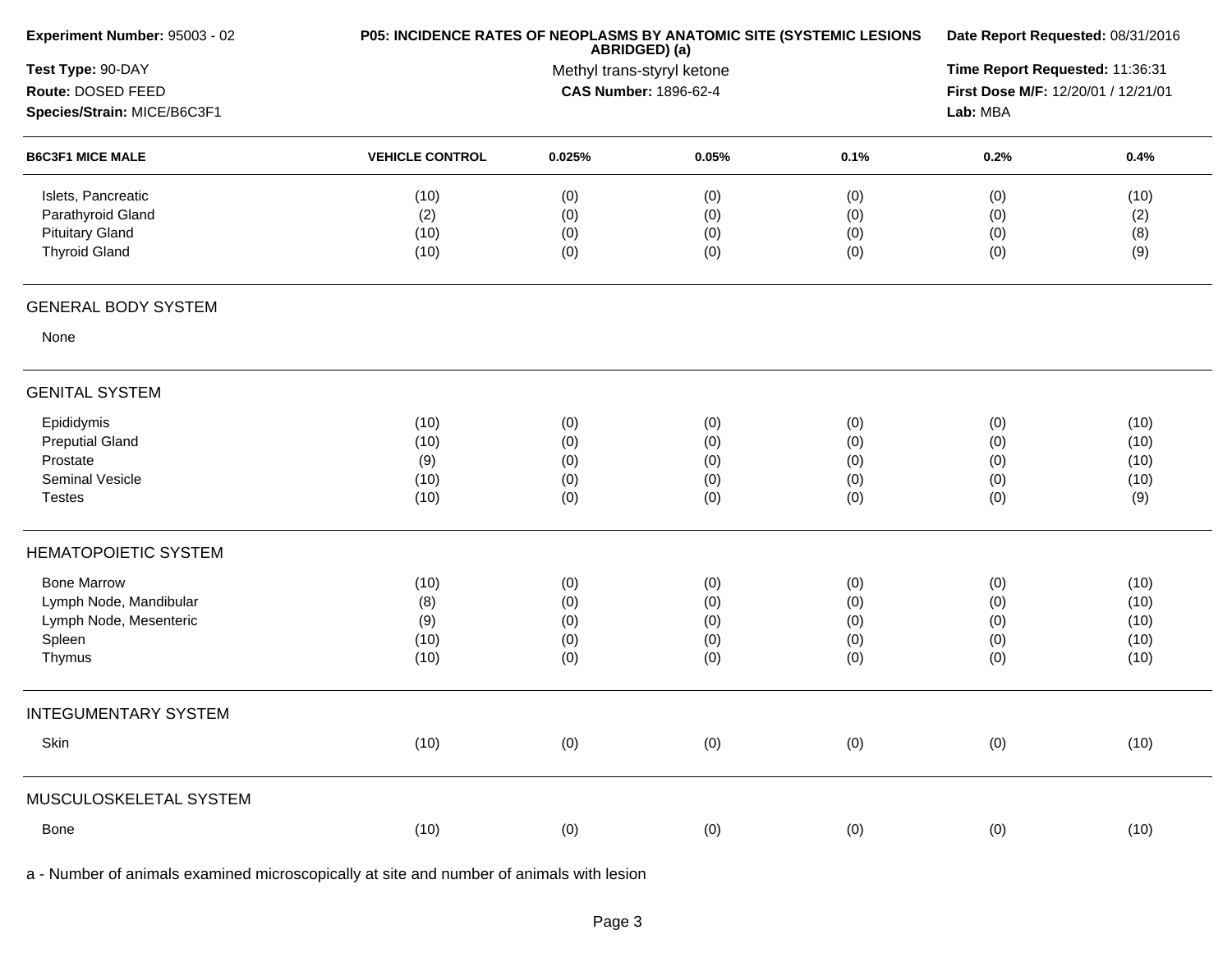|                        |                    |                    |                                                                                    | Date Report Requested: 08/31/2016                                    |                      |  |  |
|------------------------|--------------------|--------------------|------------------------------------------------------------------------------------|----------------------------------------------------------------------|----------------------|--|--|
|                        |                    |                    | Time Report Requested: 11:36:31<br>First Dose M/F: 12/20/01 / 12/21/01<br>Lab: MBA |                                                                      |                      |  |  |
| <b>VEHICLE CONTROL</b> | 0.025%             | 0.05%              | 0.1%                                                                               | 0.2%                                                                 | 0.4%                 |  |  |
|                        |                    |                    |                                                                                    |                                                                      |                      |  |  |
| (10)                   | (0)                | (0)                | (0)                                                                                | (0)                                                                  | (10)                 |  |  |
|                        |                    |                    |                                                                                    |                                                                      |                      |  |  |
| (10)<br>(10)<br>(10)   | (0)<br>(10)<br>(0) | (0)<br>(10)<br>(0) | (0)<br>(10)<br>(0)                                                                 | (0)<br>(10)<br>(0)                                                   | (10)<br>(10)<br>(10) |  |  |
|                        |                    |                    |                                                                                    |                                                                      |                      |  |  |
| (10)<br>(10)           | (0)<br>(0)         | (0)<br>(0)         | (0)<br>(0)                                                                         | (0)<br>(0)                                                           | (10)<br>(10)         |  |  |
|                        |                    |                    |                                                                                    |                                                                      |                      |  |  |
| (10)<br>(10)           | (10)<br>(0)        | (10)<br>(0)        | (10)<br>(0)                                                                        | (10)<br>(0)                                                          | (10)<br>(10)         |  |  |
|                        |                    |                    | ABRIDGED) (a)<br>Methyl trans-styryl ketone<br><b>CAS Number: 1896-62-4</b>        | P05: INCIDENCE RATES OF NEOPLASMS BY ANATOMIC SITE (SYSTEMIC LESIONS |                      |  |  |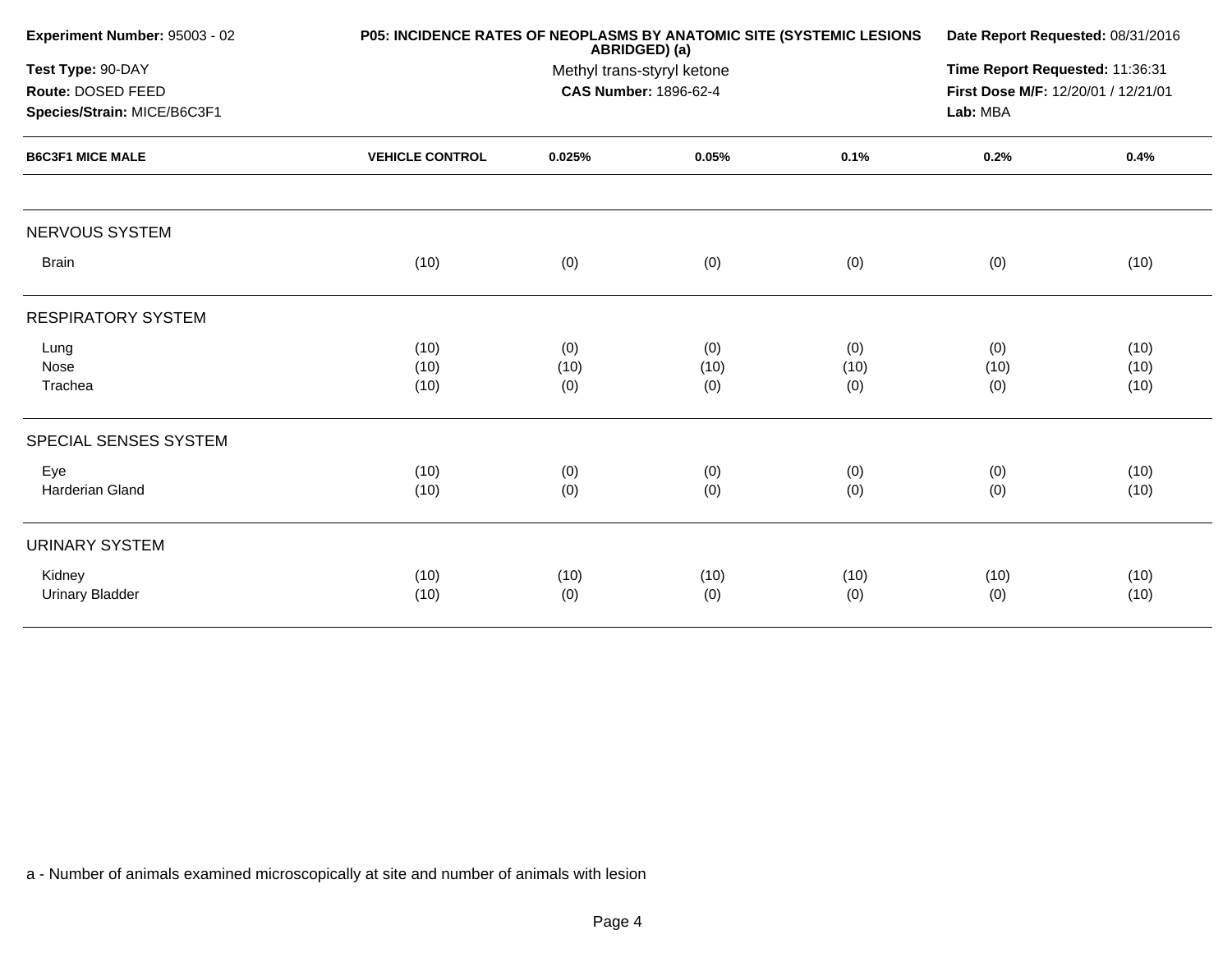| Experiment Number: 95003 - 02                                                       | P05: INCIDENCE RATES OF NEOPLASMS BY ANATOMIC SITE (SYSTEMIC LESIONS<br>ABRIDGED) (a) |                                                                                                                                      |       | Date Report Requested: 08/31/2016 |          |      |
|-------------------------------------------------------------------------------------|---------------------------------------------------------------------------------------|--------------------------------------------------------------------------------------------------------------------------------------|-------|-----------------------------------|----------|------|
| Test Type: 90-DAY                                                                   |                                                                                       | Time Report Requested: 11:36:31<br>Methyl trans-styryl ketone<br><b>CAS Number: 1896-62-4</b><br>First Dose M/F: 12/20/01 / 12/21/01 |       |                                   |          |      |
| Route: DOSED FEED                                                                   |                                                                                       |                                                                                                                                      |       |                                   |          |      |
| Species/Strain: MICE/B6C3F1                                                         |                                                                                       |                                                                                                                                      |       |                                   | Lab: MBA |      |
| <b>B6C3F1 MICE MALE</b>                                                             | <b>VEHICLE CONTROL</b>                                                                | 0.025%                                                                                                                               | 0.05% | 0.1%                              | 0.2%     | 0.4% |
| <b>Tumor Summary for Males</b>                                                      |                                                                                       |                                                                                                                                      |       |                                   |          |      |
| <b>Total Animals with Primary Neoplasms (b)</b><br><b>Total Primary Neoplasms</b>   |                                                                                       |                                                                                                                                      |       |                                   |          |      |
| <b>Total Animals with Benign Neoplasms</b><br><b>Total Benign Neoplasms</b>         |                                                                                       |                                                                                                                                      |       |                                   |          |      |
| <b>Total Animals with Malignant Neoplasms</b><br><b>Total Malignant Neoplasms</b>   |                                                                                       |                                                                                                                                      |       |                                   |          |      |
| <b>Total Animals with Metastatic Neoplasms</b><br><b>Total Metastatic Neoplasms</b> |                                                                                       |                                                                                                                                      |       |                                   |          |      |
| <b>Total Animals with Malignant Neoplasms</b><br><b>Uncertain Primary Site</b>      |                                                                                       |                                                                                                                                      |       |                                   |          |      |
| <b>Total Animals with Neoplasms Uncertain-</b><br><b>Benign or Malignant</b>        |                                                                                       |                                                                                                                                      |       |                                   |          |      |
| <b>Total Uncertain Neoplasms</b>                                                    |                                                                                       |                                                                                                                                      |       |                                   |          |      |

\*\*\* END OF MALE \*\*\*

a - Number of animals examined microscopically at site and number of animals with lesion

b - Primary tumors: all tumors except metastatic tumors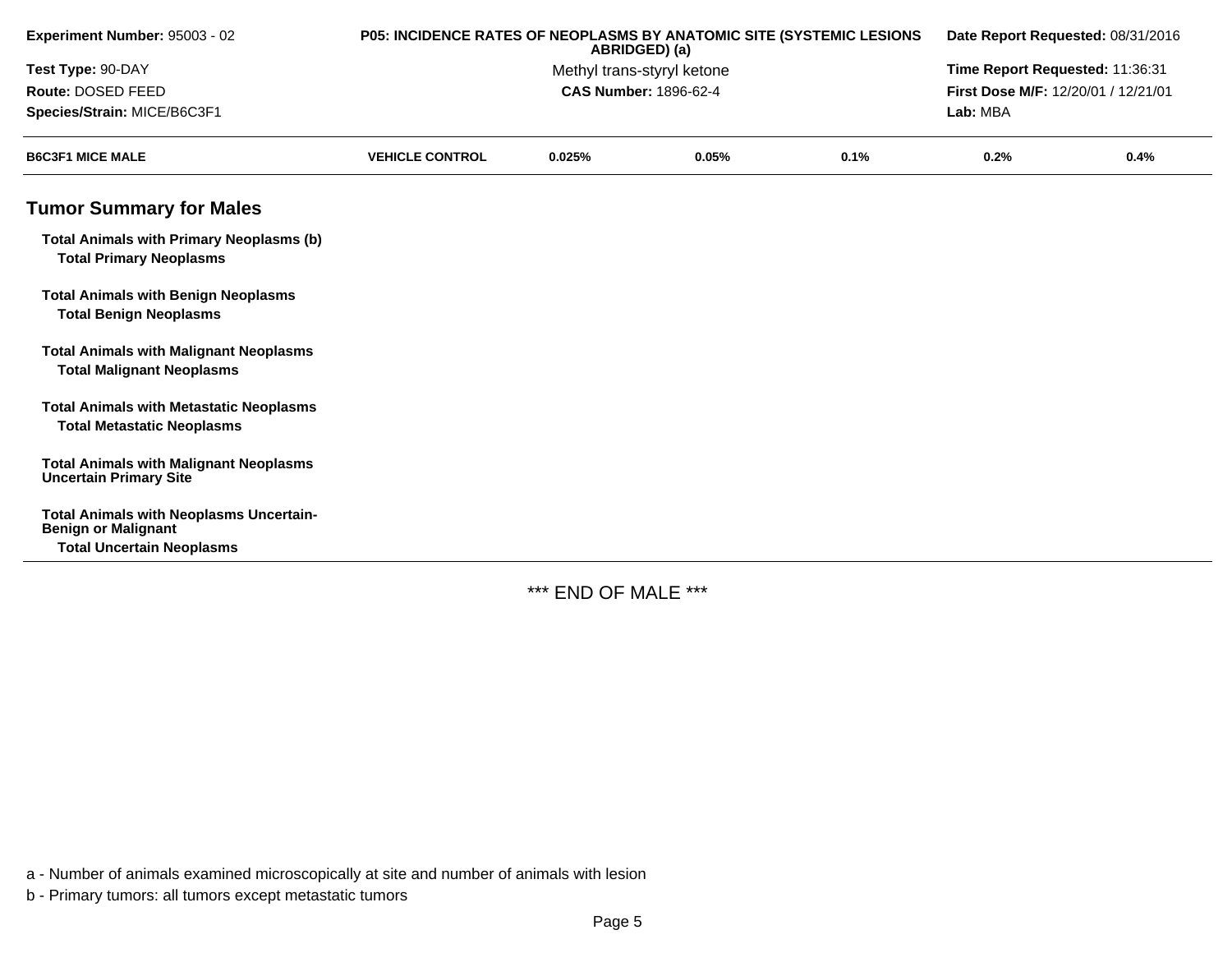| Experiment Number: 95003 - 02                            | P05: INCIDENCE RATES OF NEOPLASMS BY ANATOMIC SITE (SYSTEMIC LESIONS | ABRIDGED) (a)                |       |      | Date Report Requested: 08/31/2016   |      |  |
|----------------------------------------------------------|----------------------------------------------------------------------|------------------------------|-------|------|-------------------------------------|------|--|
| Test Type: 90-DAY                                        |                                                                      | Methyl trans-styryl ketone   |       |      | Time Report Requested: 11:36:31     |      |  |
| Route: DOSED FEED                                        |                                                                      | <b>CAS Number: 1896-62-4</b> |       |      | First Dose M/F: 12/20/01 / 12/21/01 |      |  |
| Species/Strain: MICE/B6C3F1                              |                                                                      |                              |       |      | Lab: MBA                            |      |  |
| <b>B6C3F1 MICE FEMALE</b>                                | <b>VEHICLE CONTROL</b>                                               | 0.025%                       | 0.05% | 0.1% | 0.2%                                | 0.4% |  |
| <b>Disposition Summary</b>                               |                                                                      |                              |       |      |                                     |      |  |
| <b>Animals Initially In Study</b><br><b>Early Deaths</b> | 10                                                                   | 10                           | 10    | 10   | 10                                  | 10   |  |
| <b>Natural Death</b><br><b>Survivors</b>                 | 1                                                                    |                              |       |      |                                     |      |  |
| <b>Terminal Sacrifice</b>                                | 9                                                                    | 10                           | 10    | 10   | 10                                  | 10   |  |
| <b>Animals Examined Microscopically</b>                  | 10                                                                   | 10                           | 10    | 10   | 10                                  | 10   |  |
| <b>ALIMENTARY SYSTEM</b>                                 |                                                                      |                              |       |      |                                     |      |  |
| Esophagus                                                | (9)                                                                  | (0)                          | (0)   | (0)  | (0)                                 | (10) |  |
| Gallbladder                                              | (7)                                                                  | (0)                          | (0)   | (0)  | (0)                                 | (8)  |  |
| Intestine Large, Cecum                                   | (9)                                                                  | (0)                          | (0)   | (0)  | (0)                                 | (10) |  |
| Intestine Large, Colon                                   | (9)                                                                  | (0)                          | (0)   | (0)  | (0)                                 | (10) |  |
| Intestine Large, Rectum                                  | (9)                                                                  | (0)                          | (0)   | (0)  | (0)                                 | (10) |  |
| Intestine Small, Duodenum                                | (9)                                                                  | (0)                          | (0)   | (0)  | (0)                                 | (10) |  |
| Intestine Small, Ileum                                   | (9)                                                                  | (0)                          | (0)   | (0)  | (0)                                 | (10) |  |
| Intestine Small, Jejunum                                 | (9)                                                                  | (0)                          | (0)   | (0)  | (0)                                 | (10) |  |
| Liver                                                    | (9)                                                                  | (0)                          | (0)   | (0)  | (0)                                 | (10) |  |
| Pancreas                                                 | (9)                                                                  | (0)                          | (0)   | (0)  | (0)                                 | (10) |  |
| Salivary Glands                                          | (9)                                                                  | (0)                          | (0)   | (0)  | (0)                                 | (10) |  |
| Stomach, Forestomach                                     | (9)                                                                  | (0)                          | (0)   | (0)  | (0)                                 | (10) |  |
| Stomach, Glandular                                       | (9)                                                                  | (10)                         | (10)  | (10) | (10)                                | (9)  |  |
| Tongue                                                   | (9)                                                                  | (0)                          | (0)   | (0)  | (0)                                 | (10) |  |
| CARDIOVASCULAR SYSTEM                                    |                                                                      |                              |       |      |                                     |      |  |
| <b>Blood Vessel</b>                                      | (9)                                                                  | (0)                          | (0)   | (0)  | (0)                                 | (10) |  |
| Heart                                                    | (9)                                                                  | (0)                          | (0)   | (0)  | (0)                                 | (10) |  |
| <b>ENDOCRINE SYSTEM</b>                                  |                                                                      |                              |       |      |                                     |      |  |
| <b>Adrenal Cortex</b>                                    | (9)                                                                  | (0)                          | (0)   | (0)  | (0)                                 | (10) |  |
| Adrenal Medulla                                          | (9)                                                                  | (0)                          | (0)   | (0)  | (0)                                 | (10) |  |
|                                                          |                                                                      |                              |       |      |                                     |      |  |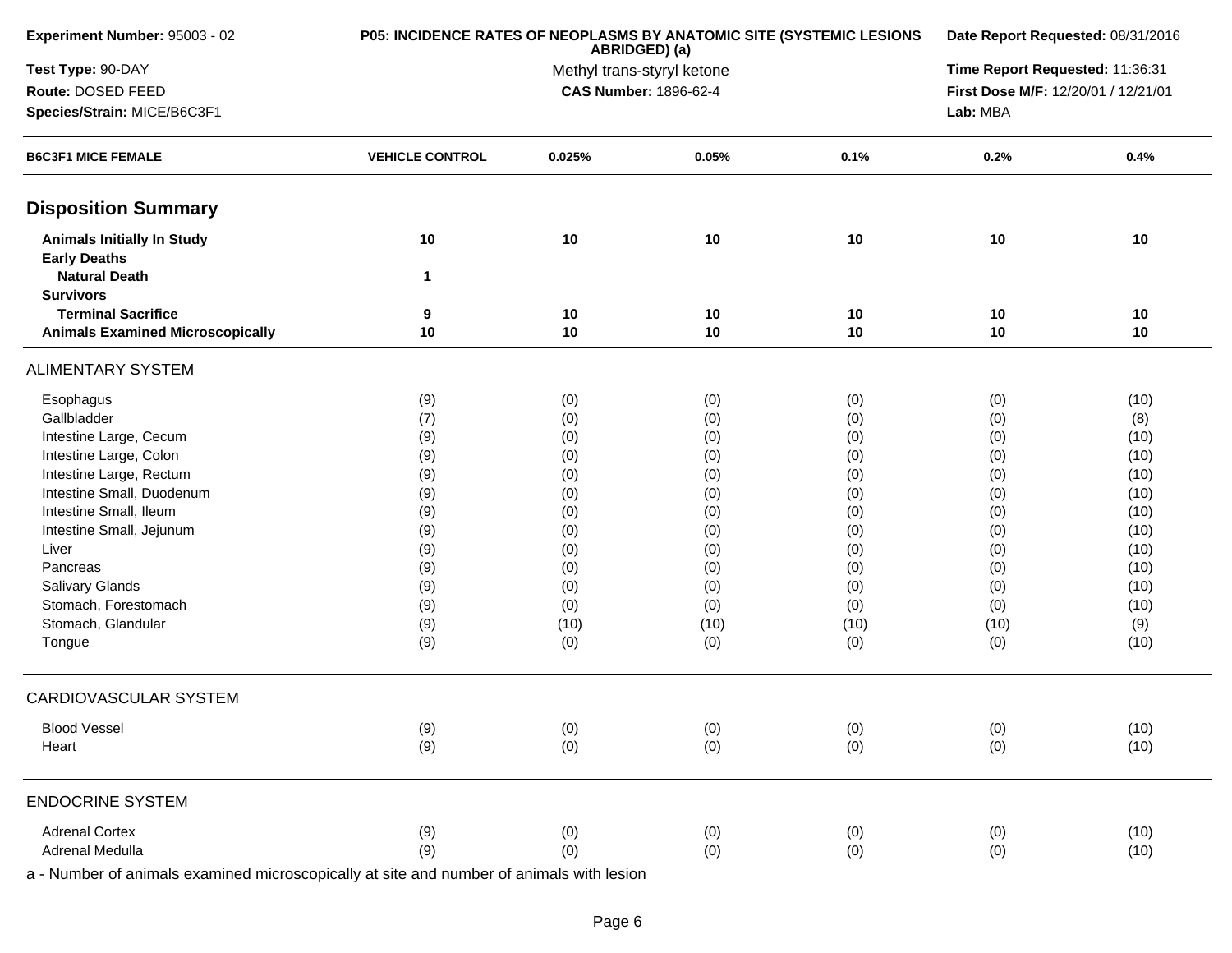| Experiment Number: 95003 - 02          | P05: INCIDENCE RATES OF NEOPLASMS BY ANATOMIC SITE (SYSTEMIC LESIONS |        | ABRIDGED) (a)              |      | Date Report Requested: 08/31/2016 |                                                                        |  |  |
|----------------------------------------|----------------------------------------------------------------------|--------|----------------------------|------|-----------------------------------|------------------------------------------------------------------------|--|--|
| Test Type: 90-DAY<br>Route: DOSED FEED |                                                                      |        | Methyl trans-styryl ketone |      |                                   | Time Report Requested: 11:36:31<br>First Dose M/F: 12/20/01 / 12/21/01 |  |  |
| Species/Strain: MICE/B6C3F1            | <b>CAS Number: 1896-62-4</b>                                         |        |                            |      | Lab: MBA                          |                                                                        |  |  |
| <b>B6C3F1 MICE FEMALE</b>              | <b>VEHICLE CONTROL</b>                                               | 0.025% | 0.05%                      | 0.1% | 0.2%                              | 0.4%                                                                   |  |  |
| Islets, Pancreatic                     | (8)                                                                  | (0)    | (0)                        | (0)  | (0)                               | (10)                                                                   |  |  |
| Parathyroid Gland                      | (5)                                                                  | (0)    | (0)                        | (0)  | (0)                               | (8)                                                                    |  |  |
| <b>Pituitary Gland</b>                 | (9)                                                                  | (0)    | (0)                        | (0)  | (0)                               | (6)                                                                    |  |  |
| <b>Thyroid Gland</b>                   | (9)                                                                  | (0)    | (0)                        | (0)  | (0)                               | (10)                                                                   |  |  |
| <b>GENERAL BODY SYSTEM</b>             |                                                                      |        |                            |      |                                   |                                                                        |  |  |
| None                                   |                                                                      |        |                            |      |                                   |                                                                        |  |  |
| <b>GENITAL SYSTEM</b>                  |                                                                      |        |                            |      |                                   |                                                                        |  |  |
| <b>Clitoral Gland</b>                  | (5)                                                                  | (0)    | (0)                        | (0)  | (0)                               | (9)                                                                    |  |  |
| Ovary                                  | (9)                                                                  | (0)    | (0)                        | (0)  | (0)                               | (10)                                                                   |  |  |
| Uterus                                 | (9)                                                                  | (0)    | (0)                        | (0)  | (0)                               | (10)                                                                   |  |  |
| <b>HEMATOPOIETIC SYSTEM</b>            |                                                                      |        |                            |      |                                   |                                                                        |  |  |
| <b>Bone Marrow</b>                     | (9)                                                                  | (0)    | (0)                        | (0)  | (0)                               | (10)                                                                   |  |  |
| Lymph Node                             | (1)                                                                  | (0)    | (0)                        | (0)  | (0)                               | (0)                                                                    |  |  |
| Lymph Node, Mandibular                 | (8)                                                                  | (0)    | (0)                        | (0)  | (0)                               | (10)                                                                   |  |  |
| Lymph Node, Mesenteric                 | (9)                                                                  | (0)    | (0)                        | (0)  | (0)                               | (10)                                                                   |  |  |
| Spleen                                 | (9)                                                                  | (0)    | (0)                        | (0)  | (0)                               | (10)                                                                   |  |  |
| Thymus                                 | (9)                                                                  | (0)    | (0)                        | (0)  | (0)                               | (10)                                                                   |  |  |
| <b>INTEGUMENTARY SYSTEM</b>            |                                                                      |        |                            |      |                                   |                                                                        |  |  |
| Mammary Gland                          | (9)                                                                  | (0)    | (0)                        | (0)  | (0)                               | (10)                                                                   |  |  |
| Skin                                   | (9)                                                                  | (0)    | (0)                        | (0)  | (0)                               | (10)                                                                   |  |  |
| MUSCULOSKELETAL SYSTEM                 |                                                                      |        |                            |      |                                   |                                                                        |  |  |
| Bone                                   | (9)                                                                  | (0)    | (0)                        | (0)  | (0)                               | (10)                                                                   |  |  |
|                                        |                                                                      |        |                            |      |                                   |                                                                        |  |  |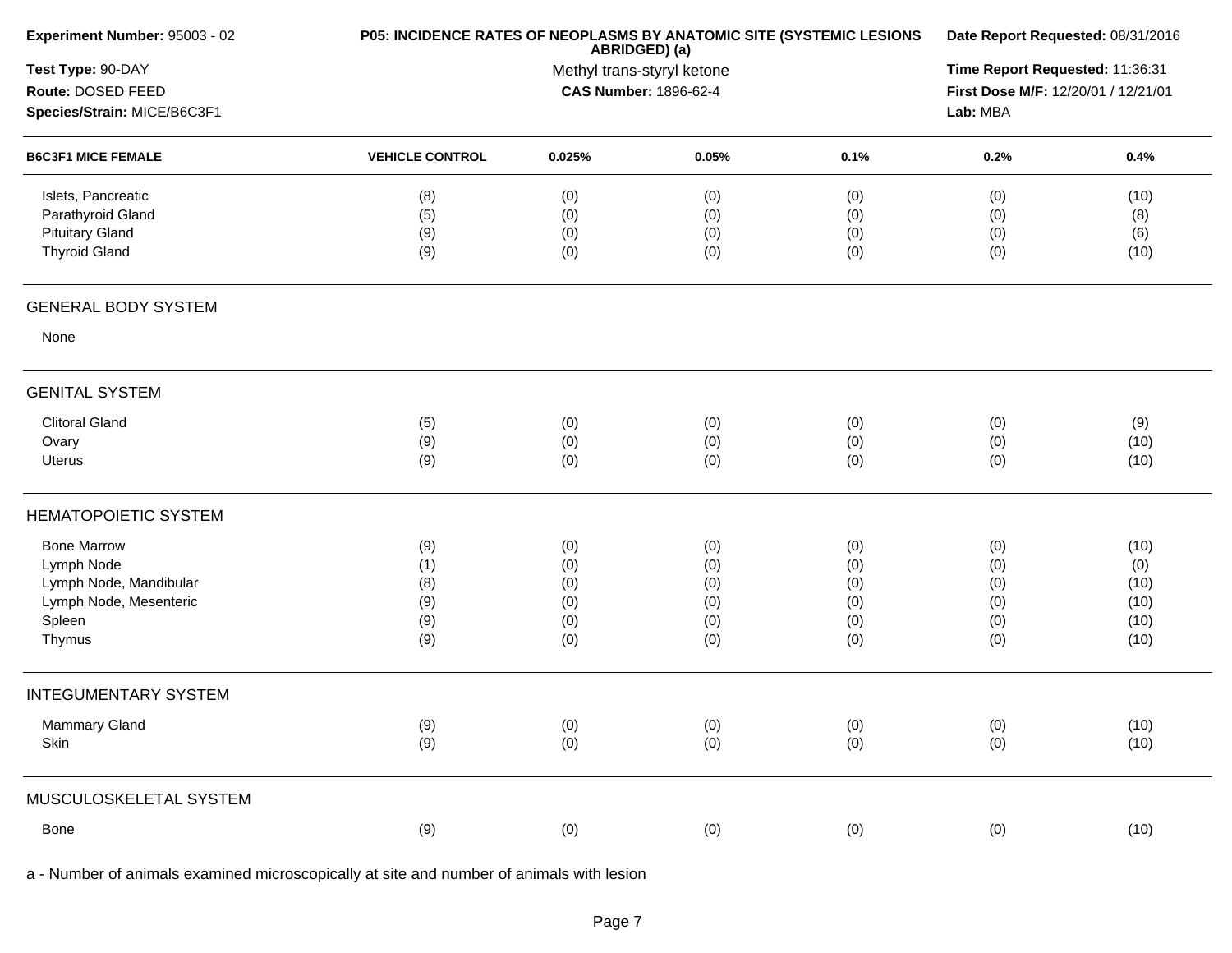|                        |                    |                                                                                    |                                                                      | Date Report Requested: 08/31/2016                                    |                     |  |  |
|------------------------|--------------------|------------------------------------------------------------------------------------|----------------------------------------------------------------------|----------------------------------------------------------------------|---------------------|--|--|
|                        |                    | Time Report Requested: 11:36:31<br>First Dose M/F: 12/20/01 / 12/21/01<br>Lab: MBA |                                                                      |                                                                      |                     |  |  |
| <b>VEHICLE CONTROL</b> | 0.025%             | 0.05%                                                                              | 0.1%                                                                 | 0.2%                                                                 | 0.4%                |  |  |
|                        |                    |                                                                                    |                                                                      |                                                                      |                     |  |  |
| (9)                    | (0)                | (0)                                                                                | (0)                                                                  | (0)                                                                  | (10)                |  |  |
|                        |                    |                                                                                    |                                                                      |                                                                      |                     |  |  |
| (9)<br>(9)<br>(8)      | (0)<br>(10)<br>(0) | (0)<br>(10)<br>(0)                                                                 | (0)<br>(10)<br>(0)                                                   | (0)<br>(10)<br>(0)                                                   | (10)<br>(10)<br>(9) |  |  |
|                        |                    |                                                                                    |                                                                      |                                                                      |                     |  |  |
| (9)<br>(9)             | (0)<br>(0)         | (0)<br>(0)                                                                         | (0)<br>(0)                                                           | (0)<br>(0)                                                           | (10)<br>(10)        |  |  |
|                        |                    |                                                                                    |                                                                      |                                                                      |                     |  |  |
| (9)<br>(9)             | (10)<br>(0)        | (10)<br>(0)                                                                        | (10)<br>(0)                                                          | (10)<br>(0)                                                          | (10)<br>(10)        |  |  |
|                        |                    |                                                                                    | ABRIDGED) (a)<br>Methyl trans-styryl ketone<br>CAS Number: 1896-62-4 | P05: INCIDENCE RATES OF NEOPLASMS BY ANATOMIC SITE (SYSTEMIC LESIONS |                     |  |  |